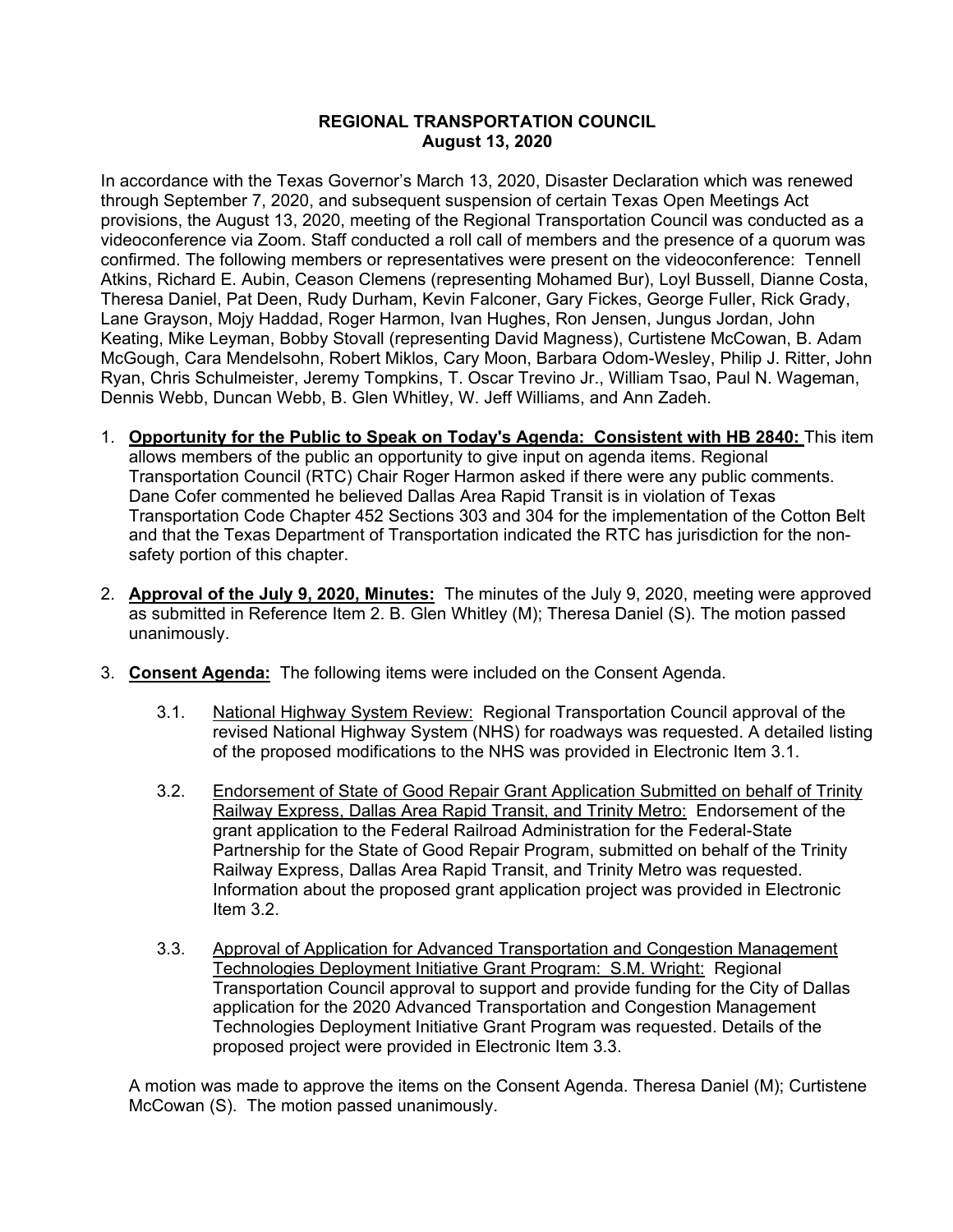This following item was removed from the Consent Agenda by staff.

- 3.4. Approval of Application for Advanced Transportation and Congestion Management Technologies Deployment Initiative Grant Program: Goods Movement: Action was not requested because the Texas Department of Transportation decided to no longer pursue the Advanced Transportation and Congestion Management Technologies Deployment Initiative Grant application submittal. Staff will bring back intermodal facility elements of this item for approval outside of the grant opportunity at the September 10, 2020, RTC meeting.
- 4. **Orientation to the Agenda/Director of Transportation Report:** Michael Morris reviewed items on the Director of Transportation Report. He discussed recent presentations on the Regional Transportation Council (RTC) COVID-19 #00X Program. In addition, he noted that the RTC will continue to meet remotely under current conditions and explore future options. He also noted that Loyl Bussell, Texas Department of Transportation (TxDOT) Fort Worth District Engineer was retiring and thanked him for his dedication to the region. Several members expressed their appreciation to Loyl Bussell for his work as the TxDOT District Engineer, as well as all the positions he held during his tenure. Mr. Morris reminded members that comments are continuing for the 2021 Unified Transportation Program. In addition, the Denton County Transportation Authority has decided to withdraw its request for assistant on a transit survey and will work with the North Texas Commission and others on surveys that are already being conducted. He discussed the \$300,000 in RTC Local funds requested as interim funding for air quality initiatives during the transition between multiyear agreements with the Texas Department of Transportation. Agreements have been signed and staff anticipates the total needed is closer to \$100,000. The submittal deadline for the 2020 TxDOT Highway Safety Improvement Program Call for Projects is October 1, 2020. Details were provided at [https://www.nctcog.org/trans/quality/safety/transportation-safety/statewide-safety-initiatives.](https://www.nctcog.org/trans/quality/safety/transportation-safety/statewide-safety-initiatives) Information about upcoming Dallas-Fort Worth Clean Cities events was provided at <https://www.dfwcleancities.org/dfw-clean-cities-meetings> and about current air quality funding opportunities for vehicles at [https://www.nctcog.org/trans/quality/air/funding-and](https://www.nctcog.org/trans/quality/air/funding-and-resources/fundingvehicle)[resources/fundingvehicle.](https://www.nctcog.org/trans/quality/air/funding-and-resources/fundingvehicle) A status report on the current ozone was provided in Electronic Item 4.1. Details about the Environmental Protection Agency's proposal to retain the existing National Ambient Air Quality Standard for Ozone was available at [https://www.epa.gov/newsreleases/ozone-pollution-continues-decline-under-president-trump-epa](https://www.epa.gov/newsreleases/ozone-pollution-continues-decline-under-president-trump-epa-proposes-retain-existing)[proposes-retain-existing.](https://www.epa.gov/newsreleases/ozone-pollution-continues-decline-under-president-trump-epa-proposes-retain-existing) Electronic Item 4.2 contained an update on Texas Volkswagen Environmental Mitigation Program funding and Electronic Item 4.3 contained the August online input opportunity notice. The Public Comments Report was provided in Electronic Item 4.4, recent correspondence in Electronic Item 4.5, recent news articles in Electronic Item 4.6, and recent press releases in Electronic Item 4.7.
- 5. **COVID-19 Infrastructure Program Funding (COVID-19 #00X Program):** Christie Gotti presented project recommendations for the COVID-19 Infrastructure Program. As a result of the economic setbacks experienced due to the COVID-19 outbreak, there is an urgency to implement projects that help stimulate the economy like infrastructure investments made in 2009 through the American Recovery and Reinvestment Act. North Central Texas Council of Governments staff recommends funding projects that would benefit from expedited action in partnership with local agencies and that are in line with existing Regional Transportation Council (RTC) policies outlined in Mobility 2045. Projects proposed in this round of investments target better school integration, improved freight connections, implementation of new regional bicycle and pedestrian facilities, improved air quality, and improved safety. The first two proposed projects are part of a larger partnership with Aledo Independent School District (ISD) to avoid locating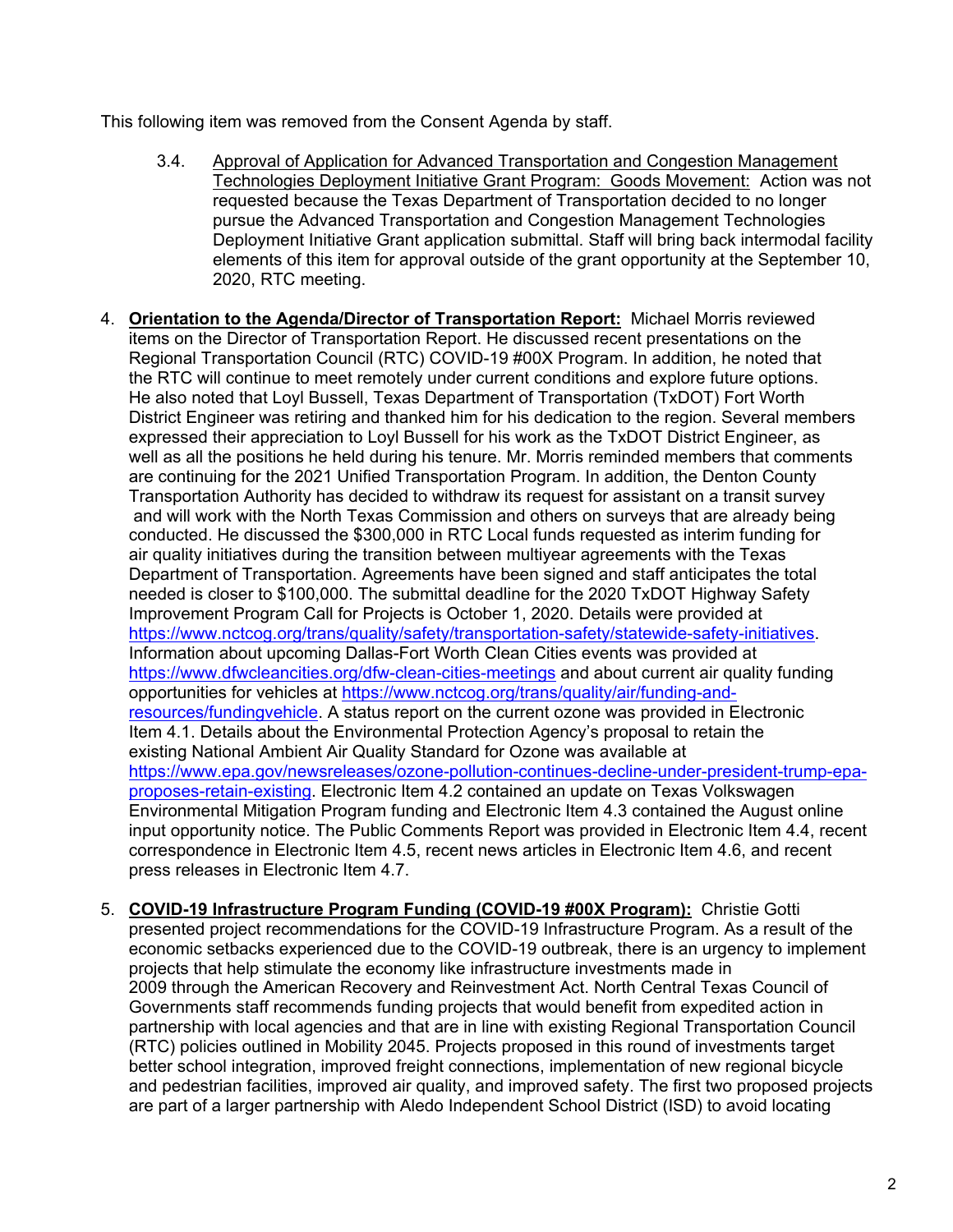schools on major roadways. The first project includes a stub-out road from FM 5 to the new elementary school scheduled to open in August 2021. Staff proposed the right-of-way be donated by Aledo ISD, \$1 million in Regional Toll Revenue (RTR) funds for construction, and \$1.5 million from Aledo ISD (including \$500,000 match to the RTR funds) for construction. The Texas Department of Transportation (TxDOT) has already funded a \$4.7 million roadway improvement along FM 5 to help improve connections in the area. As part of this effort staff proposed to use RTR funds, of which there are minimal amounts available in the western subregion, through an RTR/federal funding swap with Denton County that will be discussed later in the presentation. The RTC policy addressed through this project is better school integration. The second Aledo ISD project is improvements at the site of a new middle school. The project scope is realignment of Old Weatherford Road from FM 3325 to east of Coder Drive, including turn lanes at intersections and a pedestrian side path. Morning Star Development, the developer of a project to the north, has committed to paying for certain aspects of the roadway and has committed \$2 million for design. staff proposed to use \$500,000 in RTR funds for right-of-way acquisition and an additional \$10 million in RTR funds for construction. The developer will pay an additional \$2.4 million in approximately four years, after construction is completed, which partially repays the RTC's commitment. RTR funds are proposed from the Regional West Set-Aside account and the RTC policy addressed is better school integration. The third proposed project is a series of intersection and bicycle/pedestrian improvements proposed near the Tarrant County courthouse. Staff proposed to fund the intersection improvements and a small realignment of Main Street at this time and to consider the bicycle/pedestrian component contingent on private-sector commitments being realized for a park in the area. The project improvements are on Main Street (Business 287) from Trinity River to Weatherford Street. These improvements include traffic calming and curb extensions to reduce traffic lanes and adjusting the turning radius of Main Street, as well as the elimination of the bail-out lane. Downtown Fort Worth Inc. has secured a commitment of \$775,000 to pay for the design. Tarrant County has committed \$1 million for construction. Staff proposed a \$660,000 State match for the on-system portions of the project, \$4 million in Congestion Mitigation and Air Quality Improvement Program funds, and \$2.64 million in Surface Transportation Block Grant Program (STBG) funds. RTC policies addressed include air quality, bicycle/pedestrian implementation, safety, and ADA compliance. The next proposed project is a pedestrian crossing at IH 35E from the Dallas Design District to the Dallas Area Rapid Transit (DART) Victory Station. The State has agreed to pay for the design, which is currently estimated at \$350,000. Staff proposed \$2.8 million in Dallas County RTR funds for construction. The \$400,000 local match, plus additional funds for amenities will be paid by the private sector and TIF district funds for items such as lighting, crosswalks, a traffic signal, and landscaping. RTC policy positions addressed included bicycle/pedestrian, air quality, and safety. Also in the Dallas area is the Bachman Lake Area Planning Study project. The planning study will identify safe pedestrian access/facilities along major roadways to create connections to nearby trails, the DART Bachman Station, and Love Field Access. The area of review is bounded by Mockingbird to the south, IH 35E to the west, Inwood Road to the east and Royal Lane to the north. Staff proposed \$800,000 STBG funds and \$200,000 RTC Local funds for the project. RTC Local funds will be used as the local match to begin project implementation until federal funds become available. If the RTC Local is mostly expended before access is gained to the federal funds, Transportation Development Credits are proposed for the match instead. This policy addresses RTC polices for bicycle/pedestrian, safety, and air quality. The next proposed project is a freight project along FM 429 in Terrell. Union Pacific is proposing to construct siding track in the area, which creates the need for better roadway integration. Currently, there is an offset intersection of US 80 and FM 429. Staff proposed realignment of the offset intersection and an appropriate, safe at-grade crossing. The project is estimated at approximately \$10 million and staff proposed \$8 million STBG funds and a \$2 million State match. RTC policies addressed include freight and safety. Ms. Gotti discussed the proposed federal/RTR funding swap. As part of the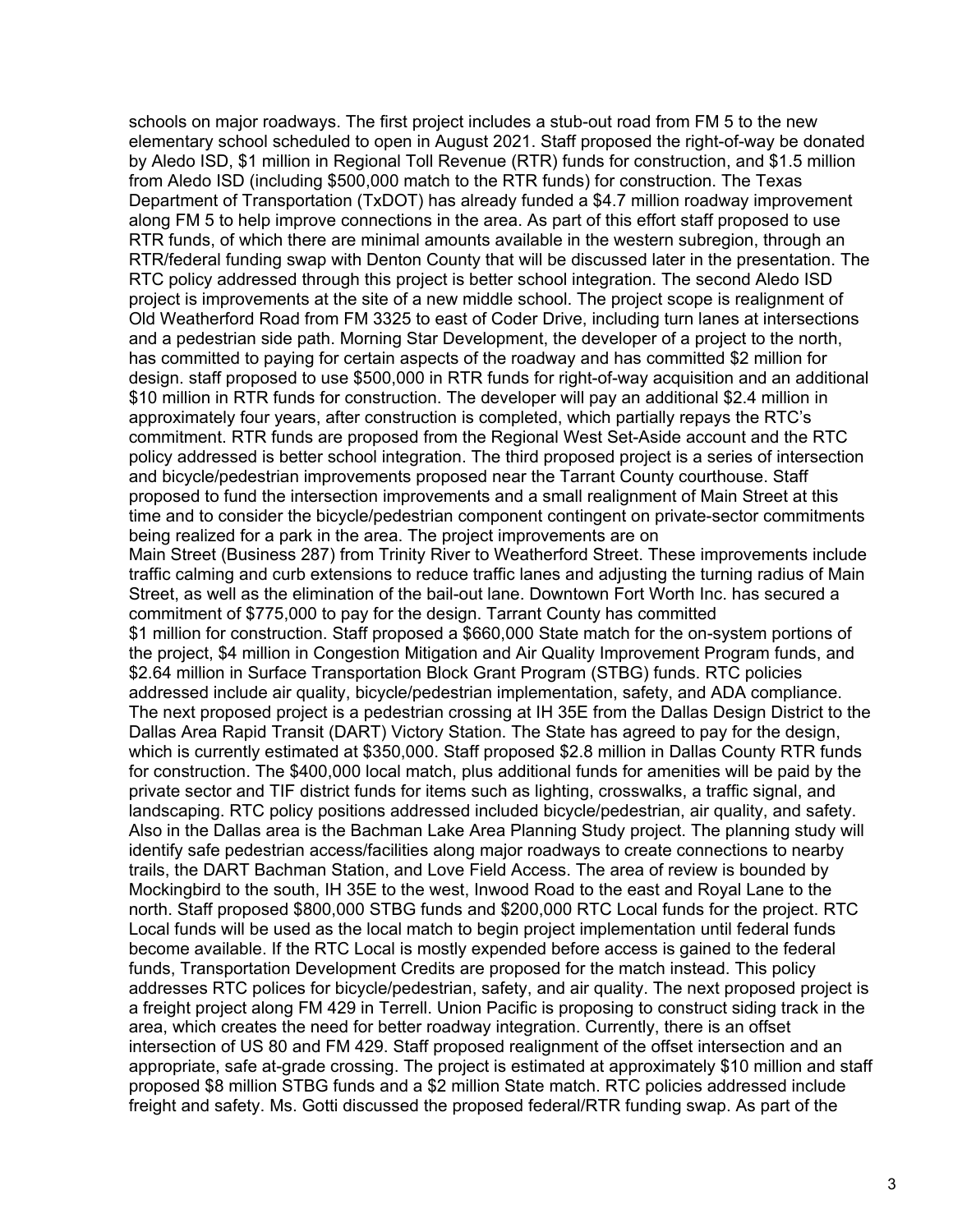ARRA program in 2009, RTR funds were traded from the west to the east leaving the western subregion has limited RTR funds. Unfortunately, some of the implementation timelines for the proposed projects are sooner than federal funds may be available, so staff has worked with Denton County to identify unexpended RTR funds on IH 35E. Staff proposed to swap \$30 million in RTR funds from Denton County with \$30 million in STBG funds to cover the projects in this partnership program in the western subregion and leave a balance for future non-federal needs in the west. STBG funds will be used on a currently unfunded project in Denton County. If the Denton County project were to need additional funding, the balance would be paid with Category 2 funds to fully fund the selected project. Staff also proposed that the Denton County project is not identified until after the Texas Transportation Commission selects projects through its Unified Transportation Program action this summer. Glen Whitley noted the \$30 million RTR funding and that he would like to do everything possible to help the North Texas Tollway Authority (NTTA) get the SH 360/SH 161 Connector to implementation. Completion of the connector will help with potential future extension of SH 360 to Hillsboro, taking pressure of IH 35E and IH 35W. RTC Chair Roger Harmon and Mike Leyman indicated they were both supportive of the extension of SH 360 south. Ms. Gotti noted the SH 360/SH 161 Connector is discussed frequently with TxDOT and NTTA, but added she was not sure non-federal RTR funds would be the appropriate funding for a project that may ultimately be considered on system. However, the funding swap will leave a balance of funding available for future projects the RTC decides to fund. Michael Morris noted that staff will reengage the North Texas Tollway Authority to discuss potential options for the SH 360/SH 161 Connector project. He added that NTTA is a willing partner but must monitor its cash flow especially due to the current COVID-19 environment. In addition, Hill County is outside the region. A letter requesting the Texas Transportation Commission to partner with the RTC to explore an extension of SH 360 of the current terminus will be necessary. Cara Mendelsohn noted that an increasing number of homeless encampments are being seen in Dallas. The IH 35E project in Dallas is on TxDOT land and there have been ongoing discussions regarding the lack of enforcement and resolution of the encampments. She asked what environmental design considerations and elements have been incorporated and if there are any specifications on responsibilities for homeless encampments. Mr. Morris noted the delegation of responsibility for TxDOT right-of-way is on a corridor by corridor basis. To a large extent, TxDOT is willing to delegate that responsibility to the city as part of the agreement and it is a frequent topic of discussion between cities and TxDOT. In some communities within the region TxDOT has retained the supervision of their right-of-way, in others the cities have requested the responsibility be delegated to them. When roadways are being designed, considerations for items such as homeless encampments are incorporated into the design. He added he would share the history of this subject in the City of Dallas with Ms. Mendelsohn by email. Dianne Costa asked when the Texas Transportation Commission is expected to act on the projects in the 2021 Unified Transportation Program. Ms. Gotti noted that action is anticipated at the August 27, 2020, Commission meeting and that staff will present an update to the RTC on the Regional 10-Year Plan based on the Commission action. A motion was made to approve the funded projects outlined in Electronic Item 5.1 and Electronic Item 5.2, including the exchange of \$30 million Surface Transportation Block Grant Program funding for \$30 million Regional Toll Revenue funding with Denton County. Action also included approval for staff administratively amending the Transportation Improvement Program/Statewide Transportation Improvement Program and other administrative/planning documents as needed. Ann Zadeh (M); Rick Grady (S). The motion passed unanimously.

6. **High-Speed Rail and Hyperloop Update:** Michael Morris provided an update on progress by Texas Central Railway on high-speed rail from Dallas to Houston. The Surface Transportation Board has ruled Texas Central Railway is a railroad and federal approval of the environmental document is anticipated soon. Staff will continue to monitor the project and watch for financial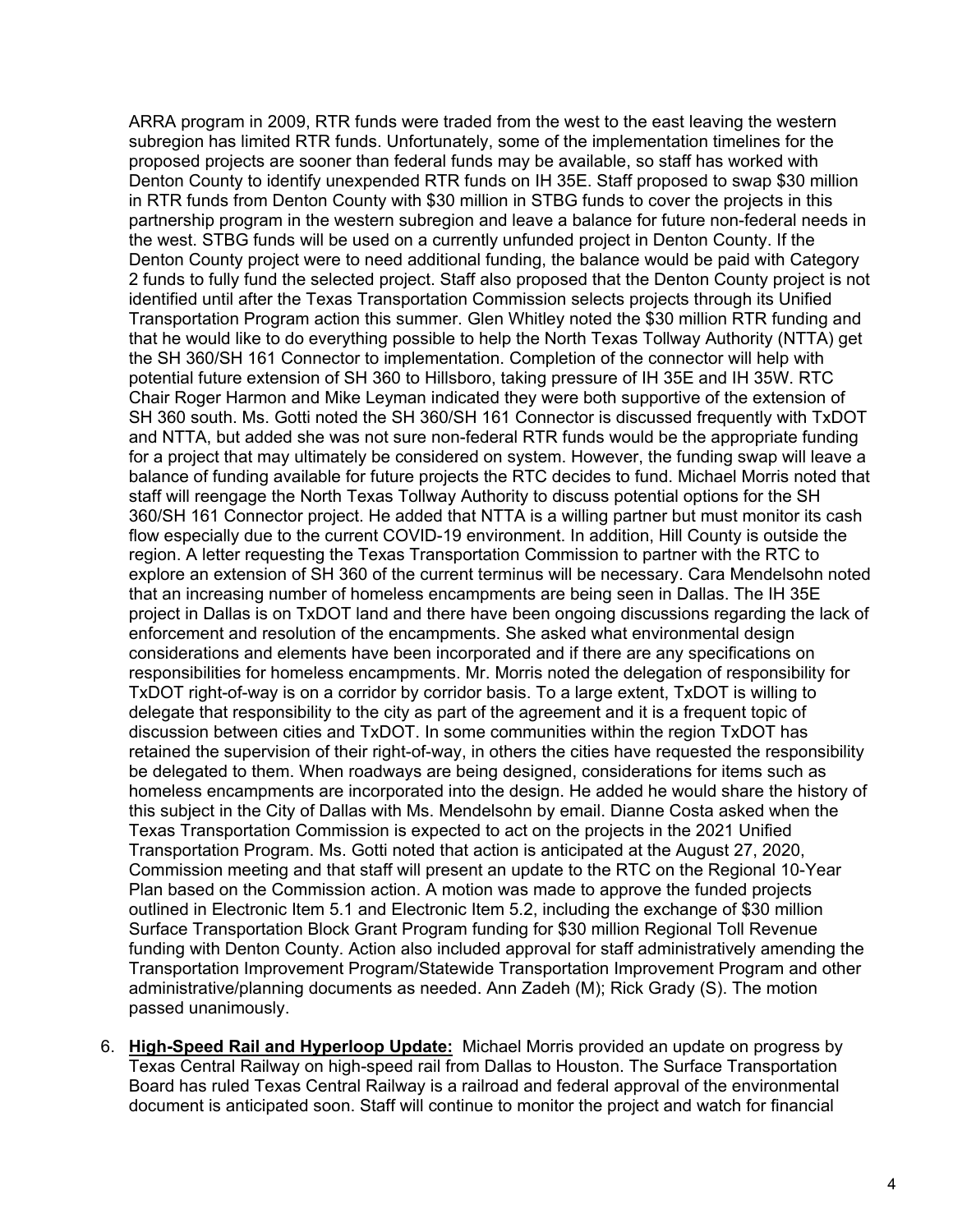closure of Texas Central in advance of the upcoming Texas legislative session. In addition, the Tier II high-speed rail environmental study is underway between Dallas, Arlington, and Fort Worth. The next year will be focused on potential technologies including hyperloop, magnetic levitation, and traditional high-speed rail. Regarding the Hyperloop Certification Center, the region will not be included in the Phase 3 competitive selection process. Correspondence from Virgin Hyperloop was provided in Electronic Item 6.1. Neither Virgin Hyperloop nor the North Central Texas Council of Governments was able to get State support for the project, which was an important component for the Phase 3 selection. The correspondence reiterated Virgin Hyperloop's interest in its technology being used in the Fort Worth to Laredo high-speed transportation project. Electronic Item 6.2 contained RTC correspondence requesting a presentation by the six impacted Metropolitan Planning Organizations in the Fort Worth to Laredo corridors to the Texas Transportation Commission. Staff will continue to monitor progress regarding high-speed transportation in the region and throughout the State and provide updates to members.

## 7. **Metropolitan Transportation Plan Policy Bundle and Transportation Development Credits:**

Kevin Feldt presented results from the fourth round of the Metropolitan Transportation Plan (MTP) Policy Bundle survey, including the plan to distribute available Transportation Development Credits (TDCs). The MTP Policy Bundle is a list of voluntary policies from Mobility 2045. Entities adopting a minimum of 50 percent of the policies may receive TDCs to offset local funds for federal transportation projects. Projects must not currently be in the Transportation Improvement Program (TIP) and entities must reapply every round. The process to submit applications through the MTP Policy Bundle was highlighted. Examples policies include employee trip reduction, parking management, safe access to schools, land use strategies, idling restrictions, and others. In Round 4, applicants include 19 local governments and 2 transit authorities. Details of the successful applicants, including the proposed TDCs recommended for each, were provided in Electronic Item 7. The policy bundle TDC awards re intended to supplement local funding for federal projects. Through the fourth round of the MTP Policy Bundle, approximately 33 million TDCs are recommended for award to the qualifying agencies. The schedule for this effort was reviewed, with Regional Transportation Council action requested at the September 10, 2020, meeting. Successful applicants are expected to receive formal notification in the September/October timeframe.

## 8. **Changing Mobility: Data, Insights, and Delivering Innovative Projects During COVID**

**Recovery:** Michael Morris provided an update on metrics to help understand the impacts of COVID-19 to the transportation system. Four policy metrics were highlighted: 1) travel behavior response to COVID-19, 2) financial implications to traditional revenue sources, 3) benefits of travel responses to areas of Regional Transportation Council (RTC) responsibility and how we preserve those, and 4) prioritization of infrastructure improvements that offset unemployment increases and utilize lower costs. Related to travel behavior response, freeway volumes have rebounded, and activity is nearly back to February 2020 levels as of June. Some of the return is due to the increase of traditional workers and some to the substitution of automobile travel for air travel. Average freeway speeds were also highlighted through June, as well as crash and fatality trends. Transit ridership is slowly improving but remains at an over 50 percent decrease in comparison to June 2019. Bicycle/pedestrian activity remains 22 percent higher than pre COVID-19, but activity is decreasing. Like transit ridership, airport passenger trends remain significantly decreased compared to May 2019. Data related to financial implications, the second metric, was highlighted. Reductions in vehicles sales tax, motor vehicles sales and use, and motor fuel tax were discussed as well as the impacts to Proposition 7 and Proposition 1. Toll transactions remain 41 percent lower as of May, and the North Texas Tollway Authority will continue to monitor revenue as it plans for future projects. Impacts to IH 35E TEXpress Lane transactions were also highlighted and improvements are expected for the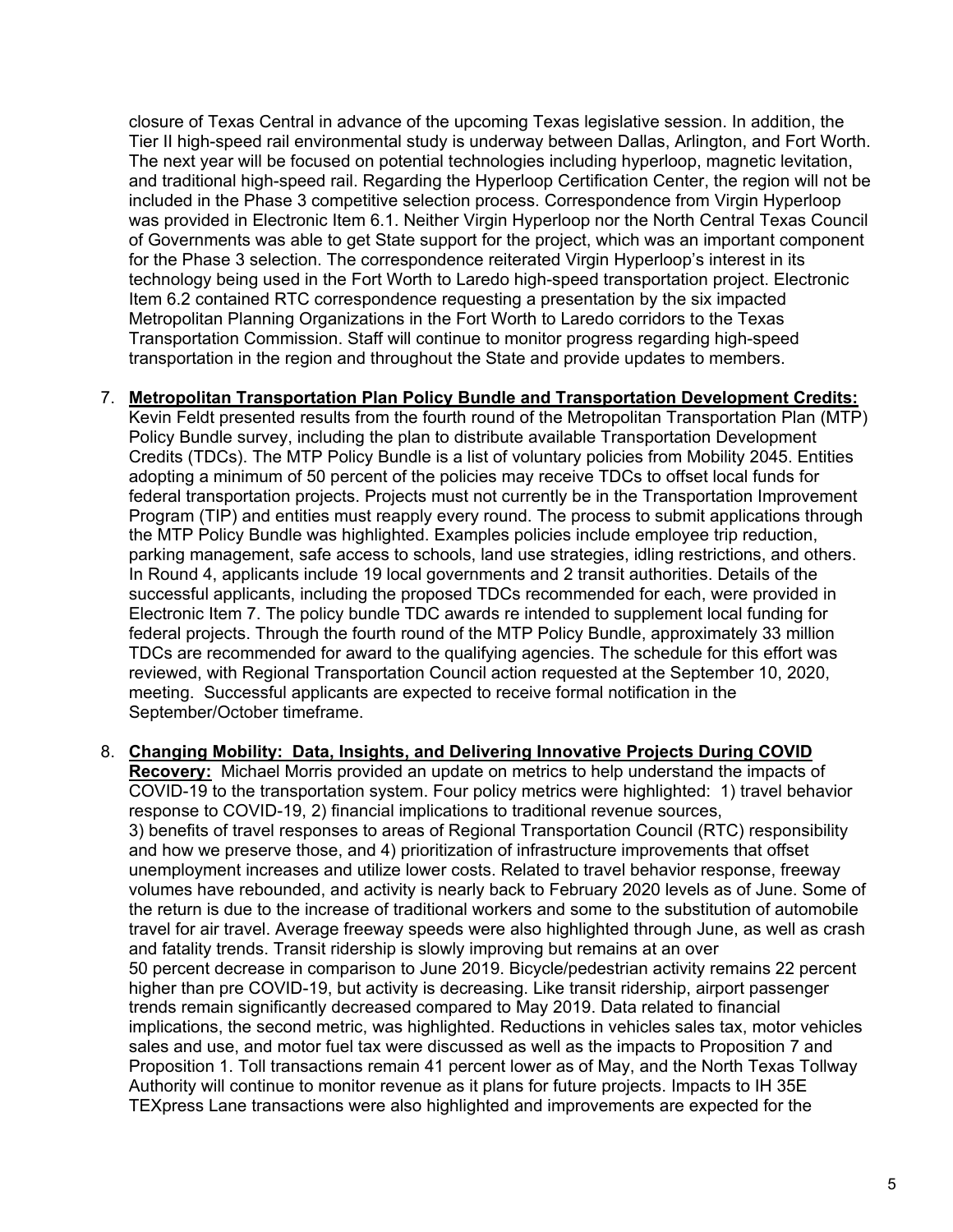June/July timeframe. Policy metric three is the benefits of travel behavior responses. Staff continues to determine appropriate efforts to take advantage of behaviors that have had positive impacts in the region, especially as it relates to air quality. The region has experienced a significantly lower frequency of high, unhealthy ozone level days. Ozone exceedances early during the season despite the significant decrease in emissions from the drop in travel are being reviewed and will be a topic for discussion regarding the influence of emissions from outside the region. Also discussed were efforts by American Airlines to adjust its system, making Dallas Fort Worth Intentional Airport now the busiest airport in the world despite decreased travel. Mr. Morris also recognized transportation authorities for their efforts to provide essential supplies and meals to those in need during the COVID-19 crisis. The final metric is how the RTC can use innovation to advance projects and create needed employment opportunities. Every \$1 billion in transportation investment produces approximately 12,000-15,000 jobs and for a long-term unemployment event, with near-term and long-term transportation investment providing the most benefit. Recent examples include IH 635 East, the Irving interchanges, IH 30 Downton, and IH 35E north of LBJ producing not only jobs in the construction sector as well as general economy sector. Other efforts include high-speed rail and autonomous transit. He also discussed a potential pilot project for the introduction of freeway induction loops in the pavement to recharge electric cars that will be presented in the future. Other projects include SH 183, the IH 820/IH 20 Y Connector, as well as additional projects included in the COVID-19 #00X Program. Members were encouraged to use slides from the meeting in their entities' presentations. Curtistene McCowan noted it was her vision to see connectivity in the Best Southwest area of Dallas County and other parts of the region were this is currently little or no public transportation is important. She also highlighted work the RTC has done as part of moving the Dallas County Inland Port Transportation Management Association forward. Mr. Morris noted the RTC has funded consultant assistance for three transit studies within the region. He discussed equity issues related to those entities currently paying/not paying into transit and the institutional structure to fund transit equitably. He reminded members that institutional questions of how to implement a level playing field, create incentives for those that are paying into transit to have access to more revenue, and create an opportunity to those have would like to participate in transit through a local government corporation will be brough back to the RTC in October. In addition, the RTC Chair will be asked his interest to hold a legislative workshop in the September October timeframe. How to advance transit in a COVID-19 environment or the desire to wait until the following legislative session will be discussed. He noted the other important point was the intermodal hub in Dallas. Even though the Texas Department of Transportation is not pursuing the grant, staff is reviewing all the intermodal hubs in the region to focus on the higher-value items related to goods movement capabilities. Theresa Daniel discussed equity and the importance of evaluating current experience and using some of that information to achieve equity and build on current strengths. Mr. Morris noted the focus on goods movement is much more important for the region than other areas because of the lack of access to a seaport. The direction is to look at efforts such as the TMA, partnership with the private sector in Plano, access to schools in Aledo, and others to determine what tool is needed for the specific elements of various projects.

9. **Federal Highway Administration Measure Target Reaffirmation or Revisions:** Chris Klaus provided an update on the latest activities related to regional transportation targets for federally required performance measures. He discussed the longstanding history of performance measurement within the region that includes the federal requirement for inclusion in the longrange metropolitan transportation planning process, as well as regional efforts to document performance through items such as the annual state of the region report, Progress North Texas. Federal performance measures documented by the Metropolitan Planning Organization (MPO) include Safety (PM1), Transit Asset Management (TAM), Transit Safety (PTASP), Pavement and Bridge (PM2), and System Performance (PM3). He noted the focus of this presentation was on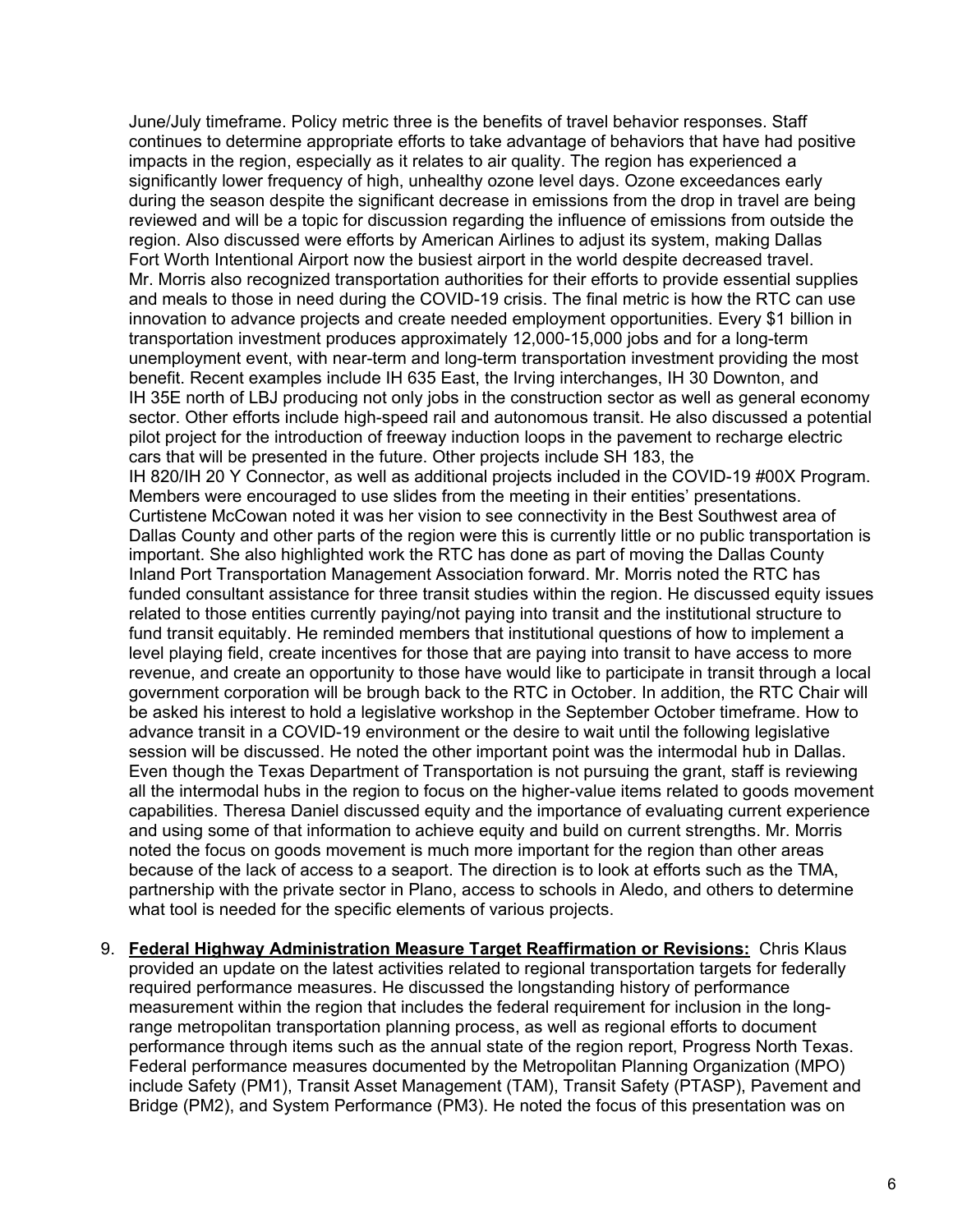PM3, System Performance, Freight, and Congestion Management Air Quality which contains a series of seven measures related to various aspects of the transportation system: reliability, congestion, mode choice, and emissions. Rulemakings establish a series of four-year performance periods, the first of which began in 2018. On November 8, 2018, the RTC adopted 2020 and 2022 regional targets. Rulemakings also establish the targets can be revisited in the mid-performance period allowing staff to review the 2022 targets previously approved by the RTC. The MPO can choose to reaffirm the existing targets or adopt new ones updated PM3 targets are due to FHWA on October 1, 2020. Details for the desired trend, original targets established in 2018, the updated forecast/trend, and 2020 target recommendation for each of the seven measures related to PM3 were provided in Electronic Item 9. Mr Klaus provided an overview of the 2020 targets staff recommends be revised through this process. Regarding total emission reductions for nitrogen oxides and volatile organic compounds, the increase of reductions is the desired trend. Due to the implementation of projects in 2018 and 2019, funded projects have resulted in greater emissions reductions and 2020 and 2022 trends are significantly increased over original targets. Staff proposed that 2022 targets for nitrogen oxides and volatile organic compounds be revised to reflect the increase in emission reductions identified in the latest forecast/trends. Another measure proposed for revision is truck travel time reliability. This measure represents the reliability of travel for freight movement in the transportation system. Decreasing trends indicate better reliability and more predictable travel times. In 2018, staff originally estimated a target of 1.71. According to new methodologies and data sources, truck travel time reliability seems to be worsening and staff proposed that the 2022 target be revised to 1.90 and an aspirational goal that it does not worsen from the 2020 forecast of 1.83. Staff will be actively addressing freight reliability with programs, policies, and projects to support freight movement and are continuing to support alternative transportation options. In addition, staff will continue to assess COVID-19 impacts on the performance measures and address performance as part of the planning process through the Congestion Management Process update, upcoming mobility plans, the Unified Transportation Program/Regional 10-Year Plan, and TIP. Mr. Klaus noted the RTC would be asked to adopt the proposed adjustments to 2022 regional targets at its September 10, 2020, meeting and updates on the additional federal performance measures would be brought back in the future.

- 10. **Regional Trails Videos (Postponed from the March 12, 2020, Meeting):** Karla Weaver highlighted a series of videos featuring various regionally significant shared-use trails within the Dallas-Fort Worth region. The Trail of the Month video series is an outreach initiative to make the public aware of the over 700 miles of trails throughout Dallas-Fort Worth and future-planned trails. The video series also highlights current and future investments by the cities and the Regional Transportation Council, as well as the importance of the trails from a transportation perspective, regional connectivity, access to schools and employment centers, community enhancements, and the history of the trails. Local government leaders and staff, trail users, and Friends of the Trail groups were interviewed in the videos to discuss the impact to the community and neighborhood. A top ten set of trail videos were scheduled covering trails in Collin, Tarrant, Denton, and Dallas Counties. Two videos have been delayed and staff hopes to highlight those in the future. Trail of the Month videos are available at [https://www.nctcog.org/trans/plan/bikeped/bikeweb.](https://www.nctcog.org/trans/plan/bikeped/bikeweb) Members were encouraged to share the video links in their newsletters, websites, and other outreach initiatives as well as other resources available to entities. As part of this process, staff hopes to identify where more facilities are needed which will help to build out facilities included in the longrange transportation plan.
- 11. Clear Path<sup>™</sup> Technology Program: Jeff Hathcock presented information on the Clear Path<sup>™</sup> technology that will enhance freight and passenger rail coordination. As outlined in Mobility 2045, passenger rail service is anticipated to increase with the planned implementation of new and